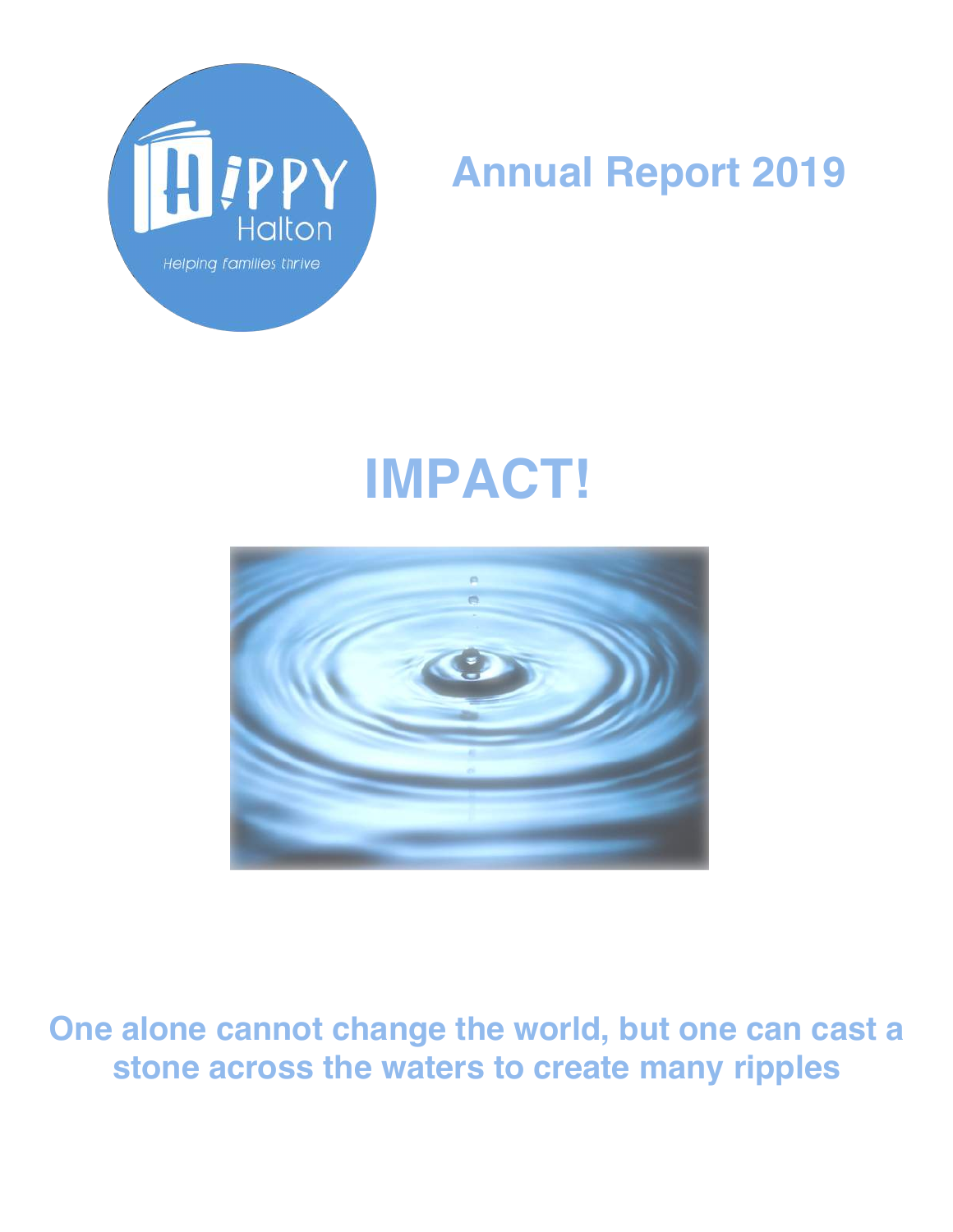#### **Impact……**

The HIPPY program is recognized as serving three constituents: vulnerable preschool children, their mothers and the Home Visitors. We are proud to have grown another 12% this year - we served 124 vulnerable families. Page 4 provides greater detail of the families we serve and our annual expenses. Although our families have developed new skills, made connections in their communities and most importantly, prepared their children for success in Kindergarten, the impact of our work is sometimes hard to see and difficult to measure.

Athena Yu, one of our HIPPY Mothers has illustrated the impact for her family.

The Mothers Matter Centre, our umbrella organization, presented Athena Yu, HIPPY Oakville with a Because Mothers Matter Honourary Award. Athena is a single mother of two daughters. Her older daughter, Sophia is autistic and her younger daughter, Sonja has Sensory Processing Disorder. In her acceptance speech at the presentation ceremony in Toronto, Athena illustrated HIPPY's impact for her family.

"It was quite a journey for my girls and me and the HIPPY program has been part of our daily routine. I was not sure if HIPPY would be a good fit or not, but thanks to HIPPY my girls showed me what they could do and how important it is to be consistent. HIPPY gives us more opportunities to reach the girls' potential." Sophia has completed three years of HIPPY. She is speaking and learning to read while Sonja has completed two years of the program and is making good progress.

Athena's success is a wonderful illustration of our community coming together to help and to make an impact on this little family. The Halton Public Nurses provided guidance and community activist, Judith Hung provided programming support and contacts through Project Autism.



HIPPY Oakville has provided an instructor, and constant peer mentor in Sumaira, who has been Athena's Home Visitor for the last four years.



 Sumaira is also an illustration of the impact of HIPPY. She joined us in 2012, as a HIPPY mother, shortly after arriving in Canada. Sumaira became a Home Visitor and quickly gained the confidence to start participating in her community. She is the co-chair of her children's School Council and has been volunteering with Hamilton Police's Victim Service Branch for three years. Sumaira wrote "HIPPY gives me confidence to accomplish my dreams and also makes me feel stronger so that I can help more and more mothers like me and support them in becoming successful in life"

On behalf of all our families and our Home Visitors, we thank you, our community, for supporting us, helping us to grow, and in doing so, change hundreds of lives.

Britten Kartinik

 Britta Martini-Miles Board Chair

June Cockwell,

Executive Director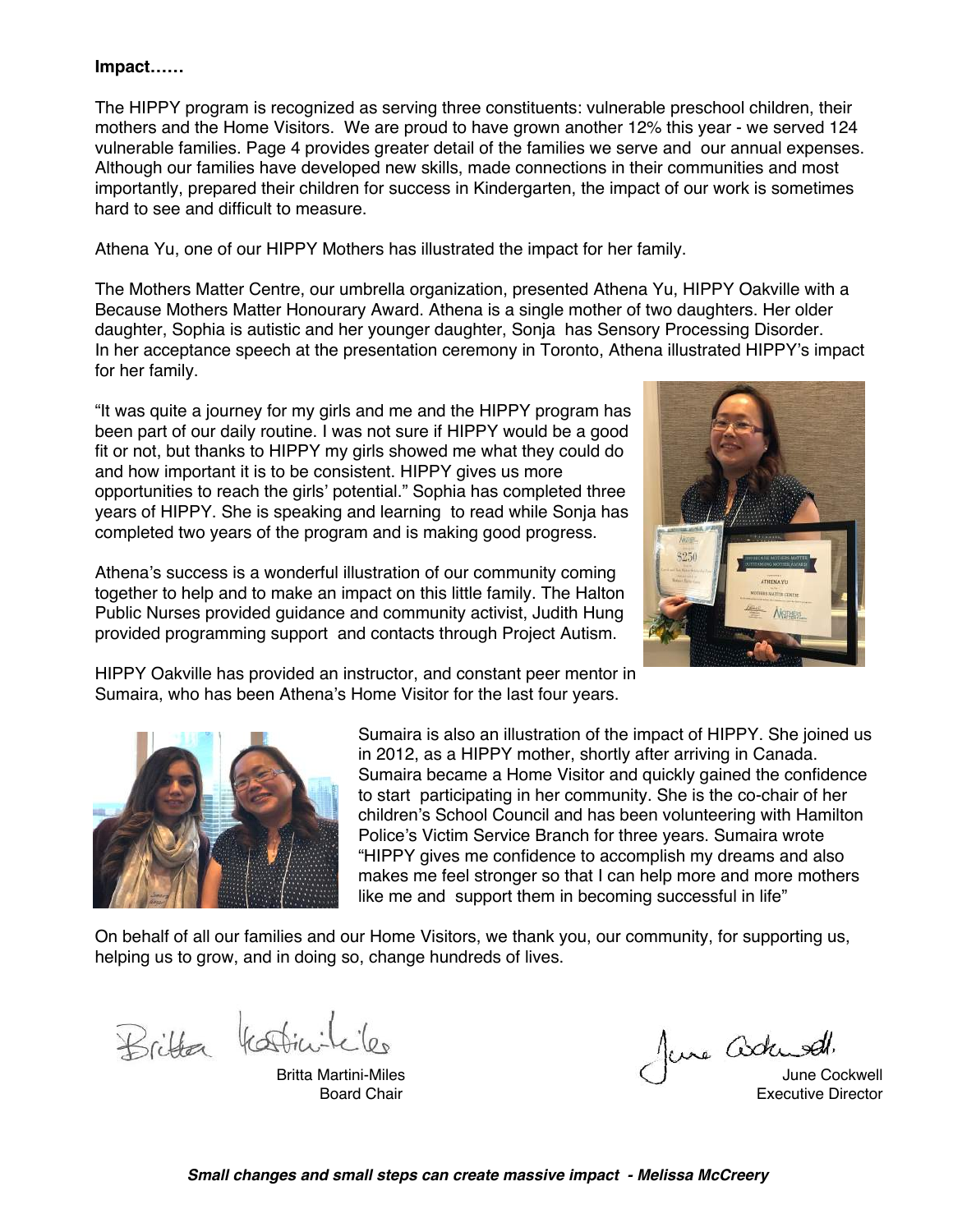#### **H**ome **I**nstruction for **P**arents of **P**reschool **Y**oungsters **HIPPY** is an international, research-based early literacy program offered in 10 countries



#### **Vision**

 HIPPY Oakville parents and children thrive in school, at home and beyond.

#### **Mission**

HIPPY OAKVILLE is a multi-cultural community of parents, their preschool children and Home Visitors who embrace early learning through shared teaching.

- HIPPY Home Visitors are hired to pay weekly visits to parents in their own home. They bring beautiful picture books and activities and use role play to teach the week's activities based on children's literature.
- Parents teach their children the 5 days of the pre-reading, pre-writing and pre-math skills they need for success in Kindergarten and beyond.
- When the Home Visitors return each week, they review the progress made and pull pages to create a running record of work. The file of work is presented to the parent and child at our Celebration of Learning so that they may recognize and celebrate the progress they have made together.
- Bi-weekly Group Meetings offer speakers and a peer group for parents. Children experience a preschool classroom and learn the important social skills of learning and co-operation.

#### **Impact**

- Children are confident and ready to learn when they enter school.
- Mothers strengthen their relationships with their children, their English literacy skills and their understanding of school's expectations. They become their children's advocates in school and in the community.
- Home Visitors are mothers who have taught their own children the HIPPY program. Home Visiting is usually their first job in Canada and they are paid a Living Wage. Home Visitors learn Canadian work culture and build a CV while they improve their English literacy skills. Home Visitors are peer mentors to HIPPY parents.
- HIPPY is a 30 week program which has a lifetime impact.





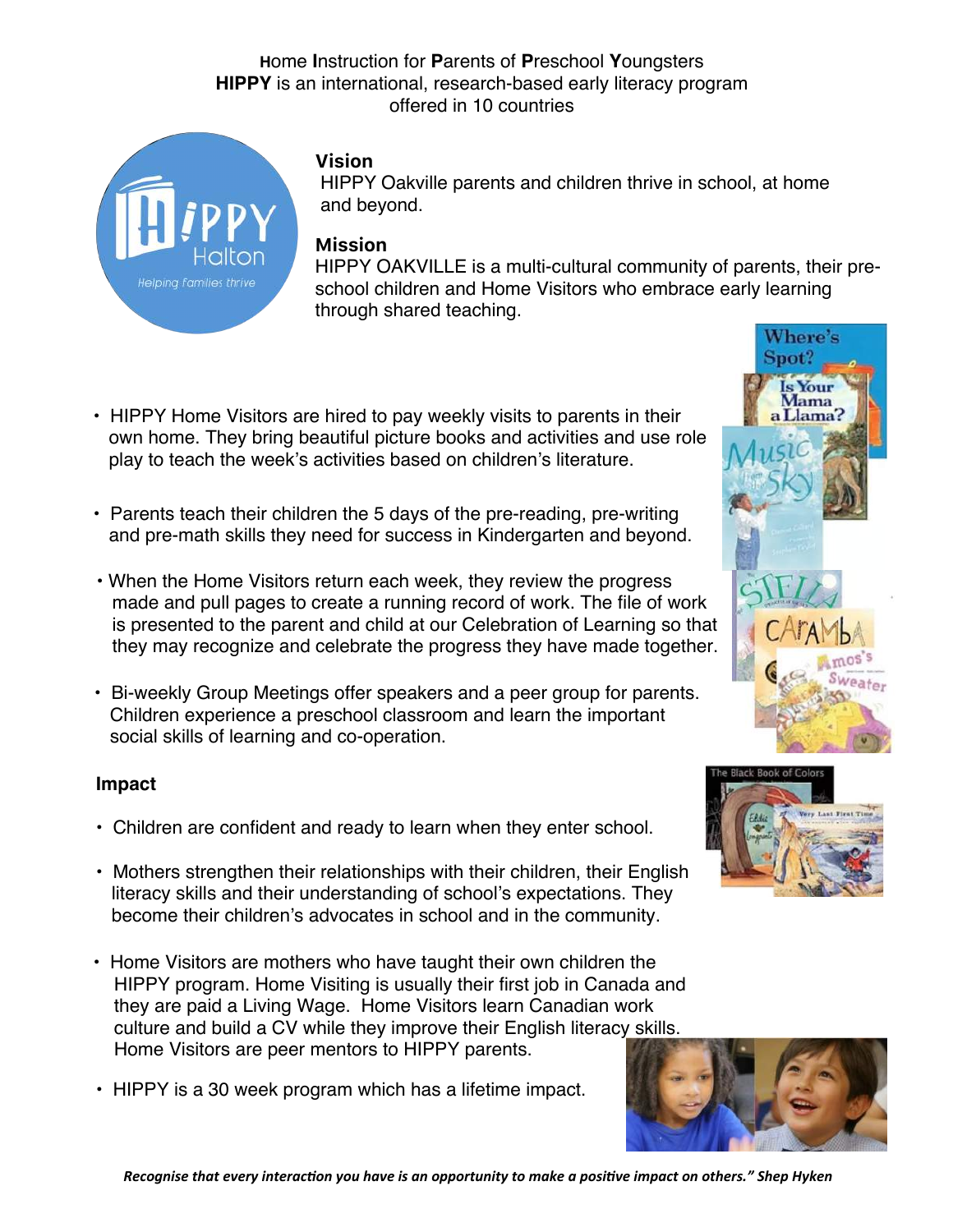### **Our Work:**

Daniela, who is the Coordinator of Home Visitors, delivered 150 hours of training to each of our 6 Home Visitors

Working for 20 minutes for 5 days each week, each mother delivered 100 hours of instruction to her 3, 4 and 5 year old children

At 15 Group Meetings, parents develop supportive peer groups.Parenting skills are developed through workshops and guest speakers







6 Home Visitors: Ingrid, Kera, Monika, Rehab, Shazia and Sumaira delivered 3,720 hours of curriculum

124 children learned the vital pre-reading, pre-writing and premath skills they need for success in Kindergarten and beyond

During Group Meetings, children learn social skills of learning - sitting in a circle, waiting to speak, answering questions in a preschool setting

Nobel Prize winning economist James Heckman writes that investing in early childhood education is a cost effective strategy for promoting economic growth. Our economic future depends upon having a highly educated and skilled workforce. Being the best you can be and job satisfaction also lead to happy and productive people who develop strong family and community ties.

### **EARLY CHILDHOOD DEVELOPMENT IS A SMART INVESTMENT**

The earlier the investment, the greater the return



*Dr. James Heckman, University of Chicago*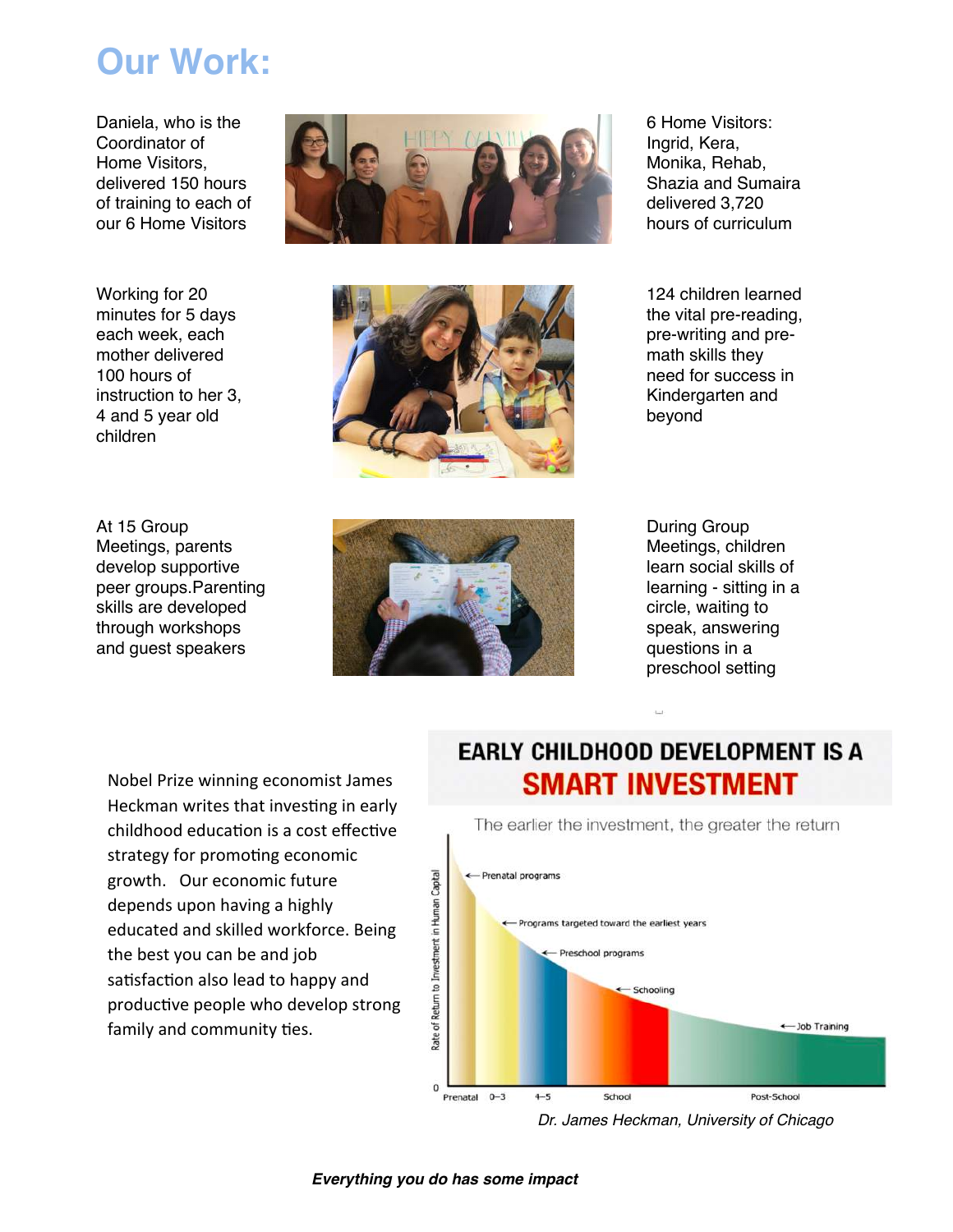

At our Celebrations of Learning we asked our HIPPY families to write on sheets of paper pinned on the walls to tell how HIPPY had impacted their lives. This is what they wrote:

- It is a fun and stimulating program for our children in all areas. They love doing the activities with me.
- We gained confidence through this program and got ideas to play and learn. I feel that I am growing.
- It is an amazing program from HIPPY where parents learn a lot, how to teach your kids with all the good stuff in their life. It's a big difference in our life.
- HIPPY helped me get closer to my kids during the challenging first year in Canada.
- It shows me how to play with my son, and also gives me the attitude to get along with him. It's really a big help.
- Helped my son follow instructions. Now we spend more quality time as a family helping to devlop children's minds.
- It's a fun learning experience for my daughter. We love spending one-on-one time with each other while doing HIPPY activities together.
- HIPPY helped me to have fun and helped me to know how to teach my kids.
- Thank you HIPPY for giving me supplies and ideas every week for activities and learning fun.
- Thanks to HIPPY. You have helped me grow as a good mom and better parent for my child.



*In every day, there are 1,440 minutes. We have 1,440 daily opportunities to make a positive impact*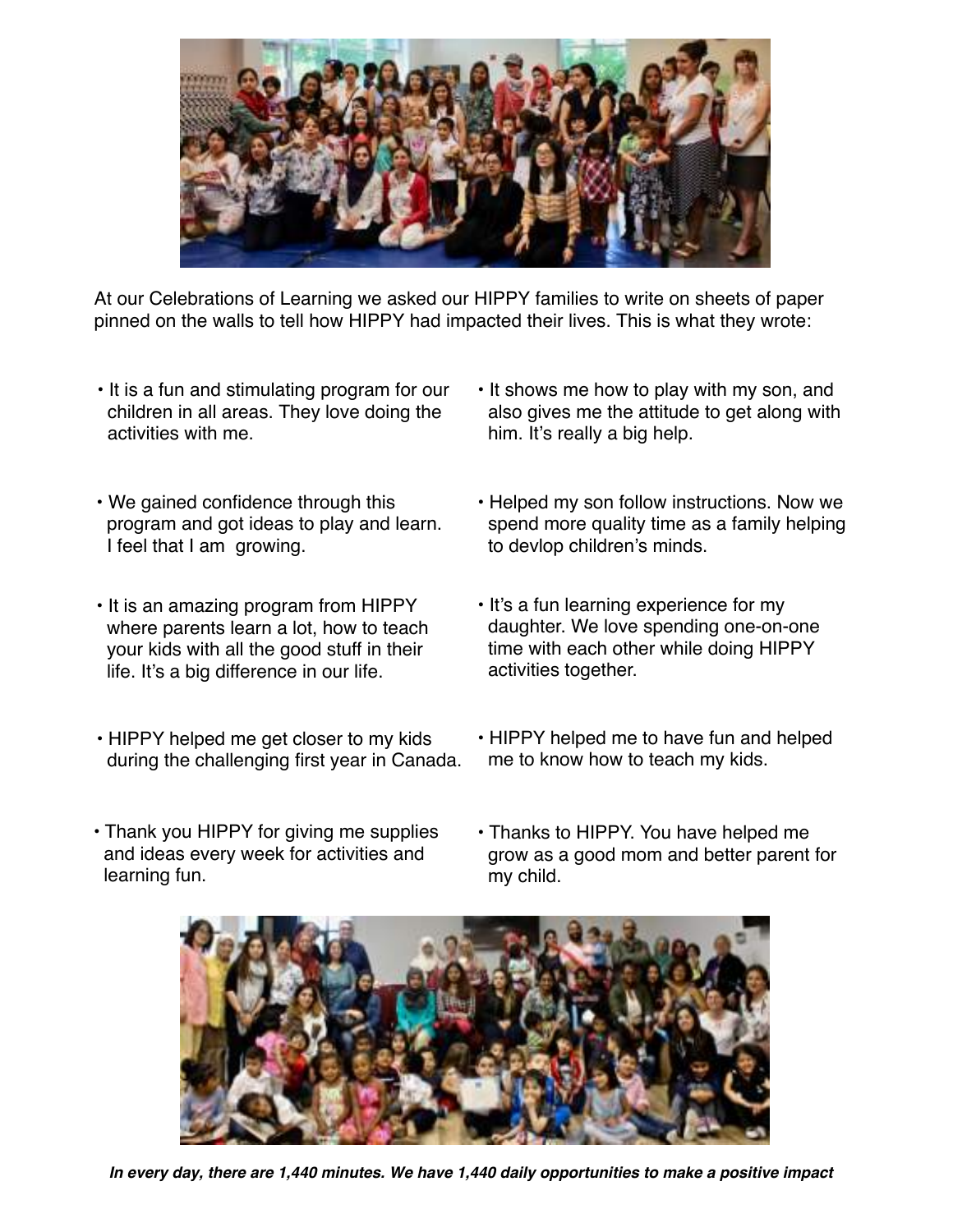

#### **HIPPY Halton families come from 30 countries besides Canada**



### **Expenses for the year ended July 31, 2019 - \$168,052**

- **Salaries and benefits 74.2%**
- **Program resources and supplies 9.9%**
- **Affliation fees 3.3%**
- **Travel, training 3.1%**
- **Marketing & IT 2.6%**
- **Insurance, rent, office, bank 2.9%**
- **Celebration of Learning 1.5%**
- **Non-program expenses: bookkeeping audit 2.6%**



*A life is not important except in the impact it has on other lives - Jackie Robinson*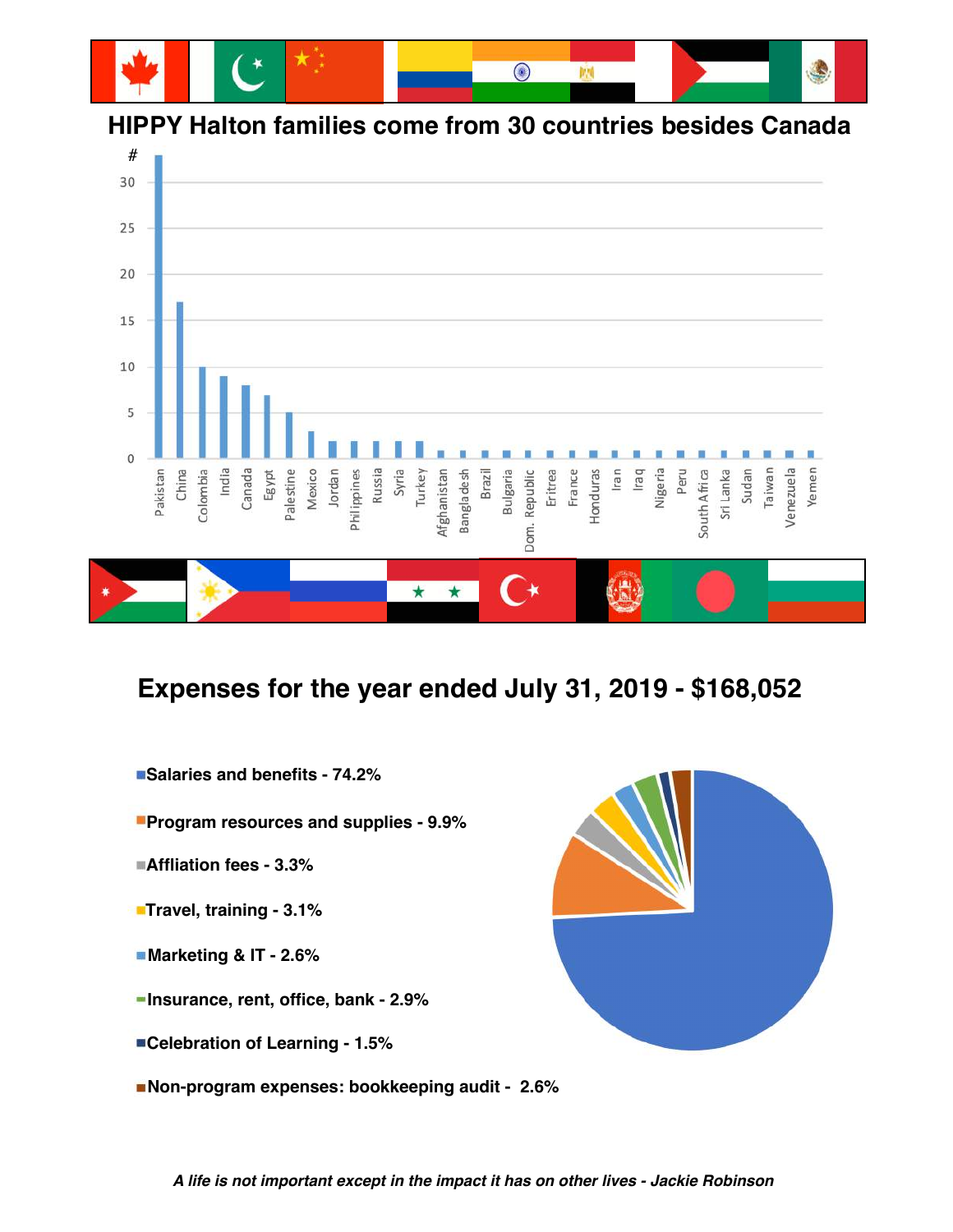## **Friends of HIPPY Oakville**

Tom and Janet Alton\* Sandra Baker Susan Both Jean Brown Earl and France Cherniak June and Ian Cockwell Bernard and Carole Crotty Isobel Culliton Alex and Bernice De Maio\* Carolyn Dillon Julie Fluit Jimin Hong Tracie Hughes Gabriella Hunter Jenna Hung Judith Hung Alex Irish Michelle Knoll Bonnie and Terry Jackson\* Francine Landry Frank and Azniv Lochan Fund\* Elizabeth Lotz May Court Club of Oakville Britta Martini-Miles Peter and Petrina Nesbitt\* Jacqueline Newton Optimist Club Brad Park Samina Ratore Teresa Rinaldi Petra Samson Anne Sanderson Mags Shorey\* Judy Shone Anne Smith Sandra Smith Marianne and Kurt Strobele Lily Sulug Nikki Taylor Deirdre Thomas Tina Triano Pat and David Vaughan Ann Veale Richard Veale Peter and Eve Willis Antonella Wood Woodworkers and Crafters of Ennisclare II *\*denotes fund held at Oakville Community Foundation*

**Thank you for being a friend! Your interest and support mean the world to all of us**



**CENTRE FOR SKILLS** 















**MCRC** 



**United Way** Halton & Hamilton



*You were born to make an impact*